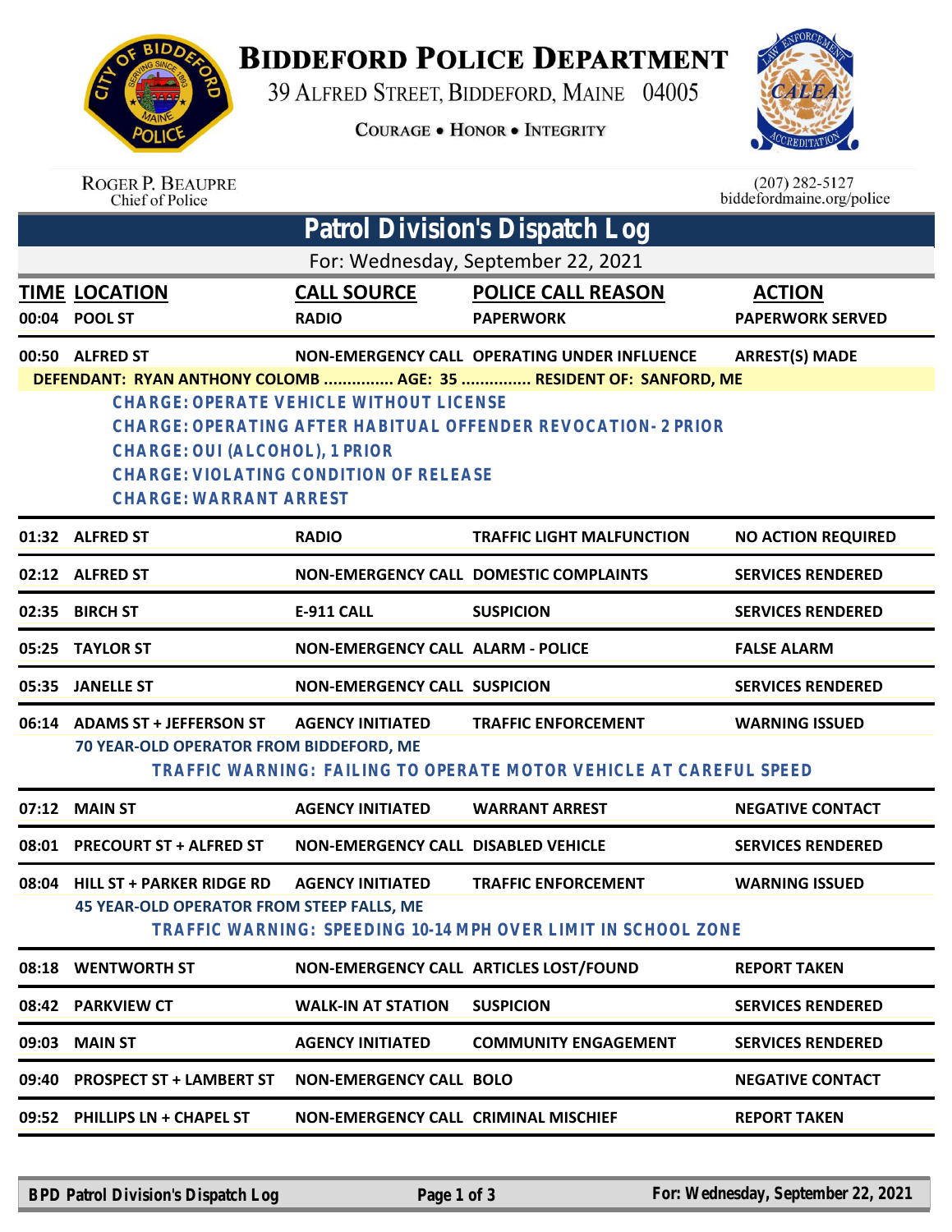| 09:56 | <b>TIME LOCATION</b><br><b>WEST CUTTS ST</b>                                                                                                                                                                                                                                                                                                      | <b>CALL SOURCE</b><br><b>NON-EMERGENCY CALL CHECK WELFARE</b> | <b>POLICE CALL REASON</b>                              | <b>ACTION</b><br><b>SERVICES RENDERED</b> |  |  |  |  |
|-------|---------------------------------------------------------------------------------------------------------------------------------------------------------------------------------------------------------------------------------------------------------------------------------------------------------------------------------------------------|---------------------------------------------------------------|--------------------------------------------------------|-------------------------------------------|--|--|--|--|
| 10:27 | <b>BEACH HOUSE LN</b>                                                                                                                                                                                                                                                                                                                             | <b>E-911 CALL</b>                                             | 911 MISUSE                                             | <b>DISPATCH HANDLED</b>                   |  |  |  |  |
|       | 10:30 ELM ST                                                                                                                                                                                                                                                                                                                                      |                                                               | <b>NON-EMERGENCY CALL MENTAL ILLNESS CASES</b>         | <b>SERVICES RENDERED</b>                  |  |  |  |  |
| 10:31 | <b>MAIN ST</b>                                                                                                                                                                                                                                                                                                                                    | <b>NON-EMERGENCY CALL ALARM - POLICE</b>                      |                                                        | <b>FALSE ALARM</b>                        |  |  |  |  |
|       | 10:47 ALFRED ST                                                                                                                                                                                                                                                                                                                                   | <b>NON-EMERGENCY CALL THEFT</b>                               |                                                        | <b>REPORT TAKEN</b>                       |  |  |  |  |
|       | 11:08 ALFRED ST + LAMBERT ST                                                                                                                                                                                                                                                                                                                      |                                                               | <b>NON-EMERGENCY CALL FT STOP FOR PEDESTRIAN</b>       | <b>SERVICES RENDERED</b>                  |  |  |  |  |
|       | 11:26 ALFRED ST                                                                                                                                                                                                                                                                                                                                   | <b>WALK-IN AT STATION</b>                                     | <b>ASSIST OTHER AGENCY</b>                             | <b>REFERRED OTHER AGENCY</b>              |  |  |  |  |
| 11:27 | <b>HORRIGAN CT</b>                                                                                                                                                                                                                                                                                                                                | <b>AGENCY INITIATED</b>                                       | <b>COMMUNITY ENGAGEMENT</b>                            | <b>NO VIOLATION</b>                       |  |  |  |  |
| 11:41 | <b>MAIN ST</b>                                                                                                                                                                                                                                                                                                                                    | <b>NON-EMERGENCY CALL CHECK WELFARE</b>                       |                                                        | <b>SERVICES RENDERED</b>                  |  |  |  |  |
|       | 11:58 FOSS ST                                                                                                                                                                                                                                                                                                                                     | <b>E-911 CALL</b>                                             | <b>MENTAL ILLNESS CASES</b>                            | <b>SERVICES RENDERED</b>                  |  |  |  |  |
|       | 12:11 SOUTH ST                                                                                                                                                                                                                                                                                                                                    | <b>E-911 CALL</b>                                             | <b>DEATH ATTENDED &amp; UNATTENDED REPORT TAKEN</b>    |                                           |  |  |  |  |
| 12:29 | <b>BRADBURY ST</b>                                                                                                                                                                                                                                                                                                                                | <b>OTHER</b>                                                  | <b>PAPERWORK</b>                                       | <b>SERVICES RENDERED</b>                  |  |  |  |  |
|       | 12:32 ADAMS ST                                                                                                                                                                                                                                                                                                                                    | <b>AGENCY INITIATED</b>                                       | <b>PARKING COMPLAINT</b>                               | <b>SERVICES RENDERED</b>                  |  |  |  |  |
| 12:48 | <b>BACON ST + FOSS ST</b>                                                                                                                                                                                                                                                                                                                         | <b>WALK-IN AT STATION</b>                                     | <b>VEHICLE CRASH - HIT AND RUN</b>                     | <b>SERVICES RENDERED</b>                  |  |  |  |  |
|       | 12:49 ALFRED ST                                                                                                                                                                                                                                                                                                                                   | <b>OTHER</b>                                                  | <b>ASSIST OTHER AGENCY</b>                             | <b>SERVICES RENDERED</b>                  |  |  |  |  |
|       | 12:58 ELM ST                                                                                                                                                                                                                                                                                                                                      | <b>NON-EMERGENCY CALL HARASSMENT</b>                          |                                                        | <b>SERVICES RENDERED</b>                  |  |  |  |  |
| 12:59 | <b>MAIN ST</b>                                                                                                                                                                                                                                                                                                                                    | <b>AGENCY INITIATED</b>                                       | <b>COMMUNITY ENGAGEMENT</b>                            | <b>NO VIOLATION</b>                       |  |  |  |  |
| 13:37 | <b>MAY ST + ALFRED ST</b>                                                                                                                                                                                                                                                                                                                         | <b>E-911 CALL</b>                                             | <b>VEHICLE CRASH - POLICE ONLY</b>                     | <b>STATE FORM TAKEN</b>                   |  |  |  |  |
|       | 13:56 WEST ST                                                                                                                                                                                                                                                                                                                                     | <b>NON-EMERGENCY CALL SUSPICION</b>                           |                                                        | <b>SERVICES RENDERED</b>                  |  |  |  |  |
|       | 14:28 ALFRED ST                                                                                                                                                                                                                                                                                                                                   | <b>NON-EMERGENCY CALL BOLO</b>                                |                                                        | <b>NEGATIVE CONTACT</b>                   |  |  |  |  |
|       | 14:39 ELM ST                                                                                                                                                                                                                                                                                                                                      | <b>NON-EMERGENCY CALL CHECK WELFARE</b>                       |                                                        | <b>GONE ON ARRIVAL</b>                    |  |  |  |  |
|       | 14:45 MAPLEWOOD AVE                                                                                                                                                                                                                                                                                                                               | <b>AGENCY INITIATED</b>                                       | <b>SUSPICION</b>                                       | <b>REPORT TAKEN</b>                       |  |  |  |  |
|       | 14:56 ALFRED ST                                                                                                                                                                                                                                                                                                                                   | <b>WALK-IN AT STATION</b>                                     | <b>MENTAL ILLNESS CASES</b>                            | <b>SERVICES RENDERED</b>                  |  |  |  |  |
|       | 15:40 ELM ST                                                                                                                                                                                                                                                                                                                                      | <b>NON-EMERGENCY CALL SUSPICION</b>                           |                                                        | <b>GONE ON ARRIVAL</b>                    |  |  |  |  |
|       | 15:51 ALFRED ST                                                                                                                                                                                                                                                                                                                                   | <b>E-911 CALL</b>                                             | ASSIST: VEHICLE CRASH - FIRE/EMS TRANSPORT TO HOSPITAL |                                           |  |  |  |  |
|       | 16:07 ALFRED ST                                                                                                                                                                                                                                                                                                                                   | <b>WALK-IN AT STATION PAPERWORK</b>                           |                                                        | <b>SUMMONS ISSUED</b>                     |  |  |  |  |
|       | DEFENDANT: ANTONIO FELICE PALESTINI  AGE: 40  RESIDENT OF: KENNEBUNKPORT, ME<br><b>CHARGE: LEAVING SCENE OF MOTOR VEHICLE ACCIDENT</b><br><b>CHARGE: VIOLATING CONDITION OF RELEASE</b><br><b>CHARGE: OPERATING WHILE LICENSE SUSPENDED OR REVOKED-OUI</b><br><b>CHARGE: VIOLATING CONDITION OF RELEASE</b><br><b>CHARGE: DRIVING TO ENDANGER</b> |                                                               |                                                        |                                           |  |  |  |  |